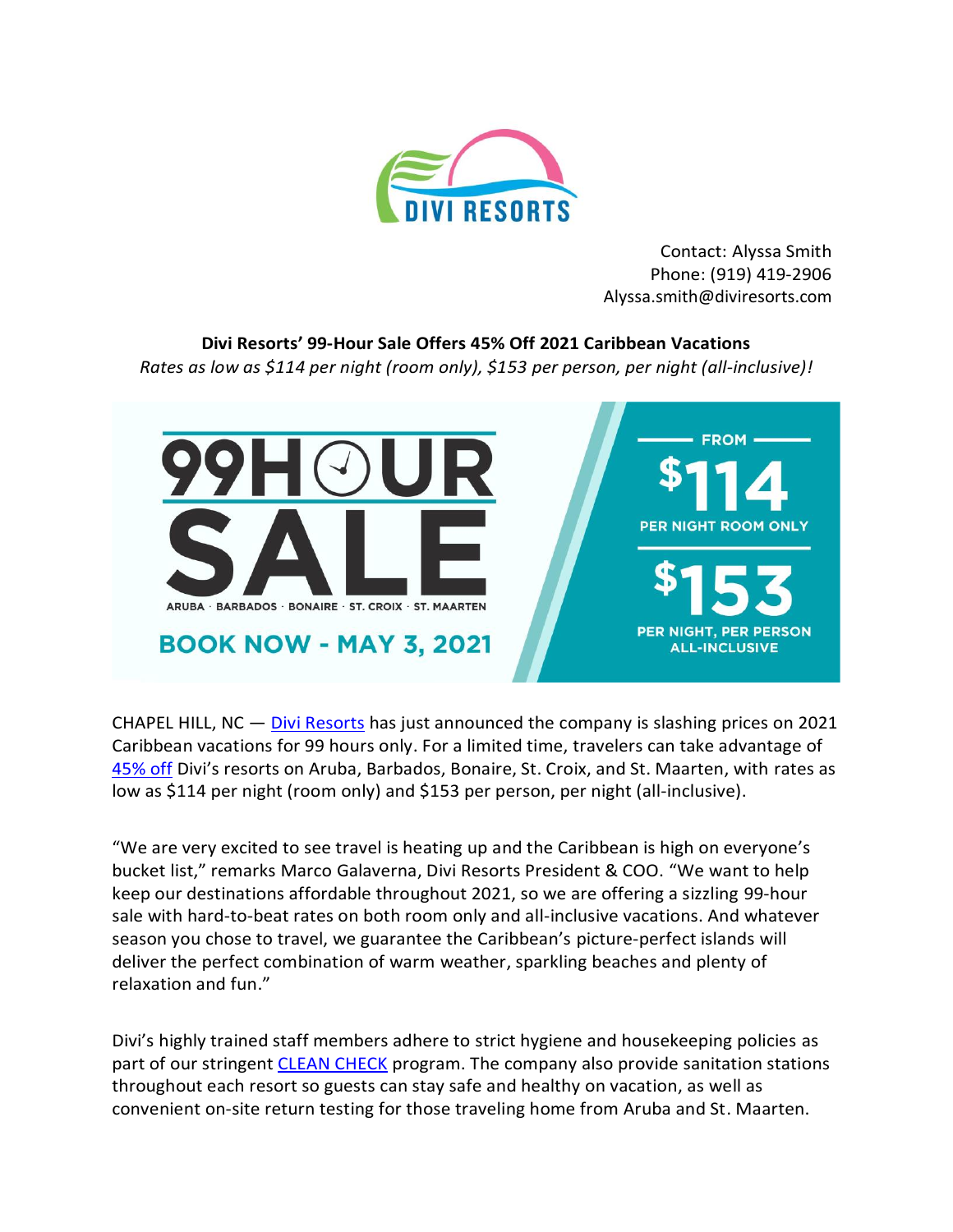Exclusive spring savings available through May 3, 2021 for travel through December 21, 2021 are as follows:

- [Divi Aruba Phoenix Beach Resort](https://www.diviresorts.com/divi-aruba-phoenix-beach-resort-aruba.htm?WT.mc_id=pr_99hoursale) on Aruba rates start at \$227 per night (room only)
- [Divi Dutch Village Beach Resort](https://www.diviresorts.com/divi-dutch-village-resort-aruba.htm?WT.mc_id=pr_99hoursale) on Aruba rates start at \$149 per night (room only) or \$185 per person, per night (all-inclusive)
- [Divi Village Golf & Beach Resort](https://www.diviresorts.com/divi-village-golf-beach-resort-aruba.htm?WT.mc_id=pr_99hoursale) on Aruba rates start at \$149 per night (room only) or \$185 per person, per night (all-inclusive)
- [Divi Southwinds Beach Resort](https://www.diviresorts.com/divi-southwinds-beach-resort-barbados.htm?WT.mc_id=pr_99hoursale) on Barbados rates start at \$114 per night (room only)
- [Divi Flamingo Beach Resort & Casino](https://www.diviresorts.com/divi-flamingo-beach-resort-bonaire.htm?WT.mc_id=pr_99hoursale) on Bonaire rates start at \$133 per night (room only) or \$153 per person, per night (all-inclusive)
- [Divi Little Bay Beach Resort](https://www.diviresorts.com/divi-little-bay-beach-resort-st-maarten.htm?WT.mc_id=pr_99hoursale) on St. Maarten rates start at \$133 per night (room only) or \$166 per person, per night (all-inclusive)
- [Divi Carina Bay Beach Resort](https://www.diviresorts.com/divi-carina-bay-beach-resort-casino-st-croix.htm?WT.mc_id=pr_99hoursale) on St. Croix rates start at \$161 per person, per night (allinclusive – Starting October 1)

Divi Resorts backs its stellar offerings with a worry-free cancellation policy, trip insurance if plans change, a pay over time program, and a best price guarantee. In addition, Divi's comprehensive CLEAN CHECK program follows the recommendations of the Centers for Diseases Control and Prevention (CDC) and the World Health Organization (WHO). Each resort is also adhering to local government directives, including Aruba's Health & Happiness Code and St. Maarten's Safe Seal Certification. For more information on Divi's CLEAN CHECK program, visit [www.diviresorts.com/clean-check.htm.](http://www.diviresorts.com/clean-check.htm?WT.mc_id=pr_99hoursale)

Divi Resorts' popular Caribbean destinations span the tropical islands of [Aruba,](https://www.diviresorts.com/aruba.htm?WT.mc_id=pr_99hoursale) [Barbados,](https://www.diviresorts.com/barbados.htm?WT.mc_id=pr_99hoursale) [Bonaire,](https://www.diviresorts.com/bonaire.htm?WT.mc_id=pr_99hoursale) [St. Croix,](https://www.diviresorts.com/st-croix.htm?WT.mc_id=pr_99hoursale) and [St. Maarten,](https://www.diviresorts.com/st-maarten.htm?WT.mc_id=pr_99hoursale) and provide a wide variety of on-site amenities, including fabulous freshwater pools, exhilarating land and water sports, diving and snorkeling, lively restaurants and bars, luxurious spas, and more! Whether you're a solo traveler who appreciates not paying an extra room supplement, or a family who needs room to spread out in large suites, Divi Resorts has everything you need for a perfect vacation in paradise.

Divi Resorts also offers long-term rates for extended "workation" stays, which include complimentary elite Wi-Fi and spacious accommodations with full kitchens to prepare breakfast, lunch, or dinner. Long-term guests also have access to on-site amenities like fitness centers, spas, on-site restaurants and bars with takeout and delivery service, freshwater pools, miles of beautiful beaches, tennis, golf, and more.